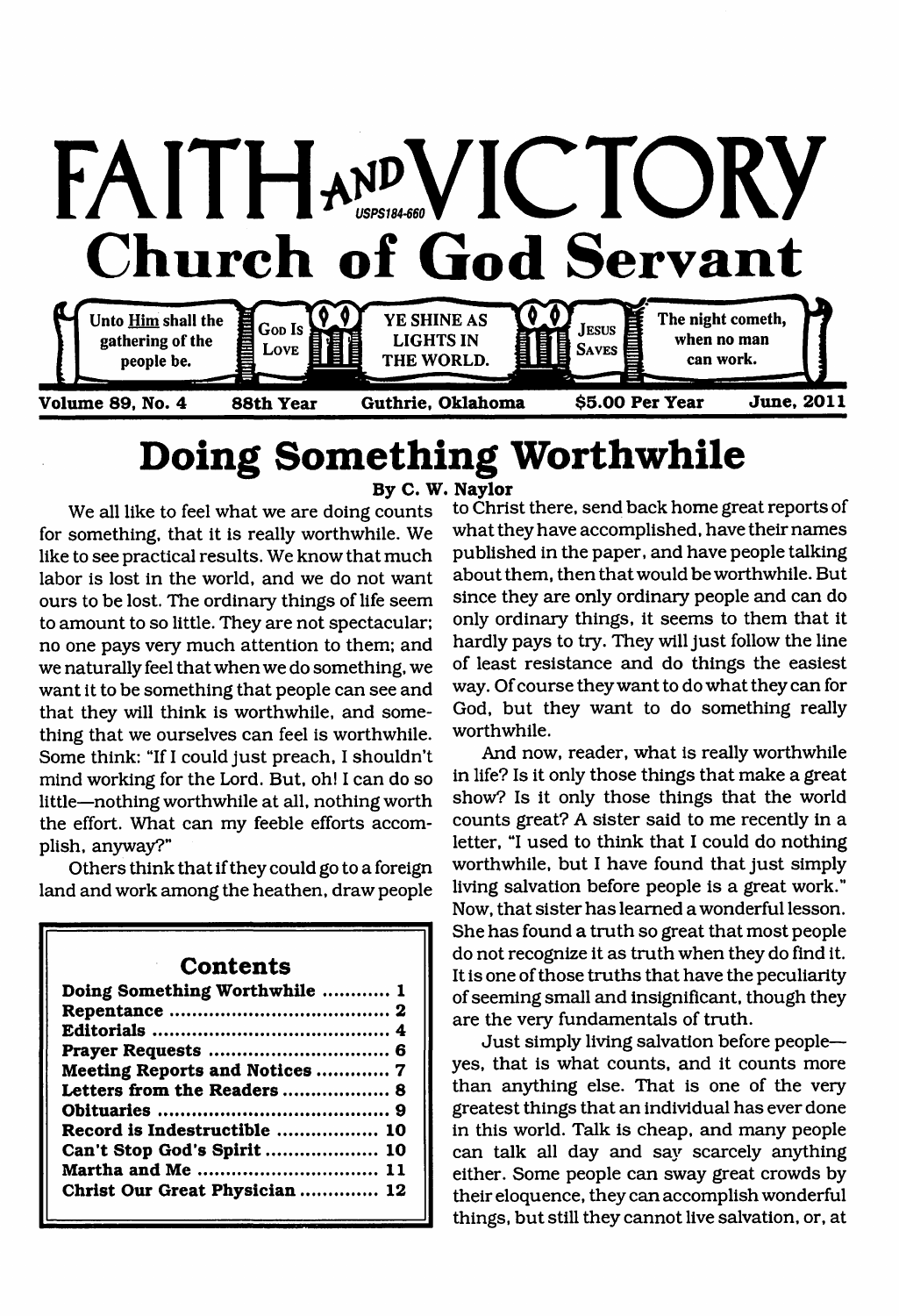least, they do not. There is no power so great in this world as the simple power of a holy, quiet life. The sister mentioned can never hope to do great things as other people might count them. She is in frail health; she is isolated from other Saints and cannot attend meetings as can many others; she has not the ability to preach or to do anything very great, as greatness is usually reckoned; but she has learned the great fact that she is not shut out from doing a grand work.

If all God's people could learn this lesson if they could learn that it really counts just simply to live right, just simply to be an ordinary everyday Christian; if they could once get that thoroughly fixed in their minds and hearts—it would glorify their lives, it would exalt the common service, it would shed a halo over their lives, and they would not feel discouraged.

When Moses was at Pharaoh's court, I suppose he thought that he was doing something really worthwhile. He amounted to something there. But when the Lord let him be driven, or rather frightened, away from that court and he went out into the wilderness, I suppose he thought his occupation there was hardly worthwhile. Why, what was he doing, anyway? Just taking care of the sheep, leading them out in the morning to the pasture, bringing them back to the fold at night, seven days in the week—just doing this and nothing more. I suppose it did not look very big to Moses, but it did to God. God thought it worth so much that He kept him at that work for forty years. Then Moses, at the age of eighty, when it looked as if he were about done with this world, was called to go to do something for the Lord. That forty years in the wilderness counted now. It had given him experience that helped to qualify him for the work to which God had called him. He came out of there worthwhile because he had done something worthwhile in those years. He had learned about God—oh, so many things he had learned! And now he was ready to put that knowledge into practice.

Sometimes we have wilderness periods in our lives, when God lets us be shut up in a comer, as it were, and do the little things that do not seem to count. But they count on us if they do not count anywhere else. There is one thing and just one—that stands out above all other things in the human life, and that is faithfulness. No matter what our life may be, nor where

we may be, nor what is our situation, if we are just faithful it is sure to count, and to count a great deal. That is one thing that you can do; you can be faithful to the Lord. You can do what He wants you to do. You can live pure, holy, undefiled, and keep shining every day, no matter what the circumstances may be. Just remember to keep shining. That is the thing that counts. Keep living clean and as God wants you to live. If you do this, He will know where He can find somebody who is faithful when He wants something else done. But ever keep this before you; there is no greater nor more necessary work in the world than putting the truth of God into visible form in a pure and quiet life.

 $-$ Taken from *Heart Talks* 

## **Repentance**

+⊦←s

One time in the early morning church there was a great stir among the people at Jerusalem. When they had gathered a large crowd about Jesus, they asked Him saying, "...Lord, wilt thou at this time restore again the kingdom to Israel?" Jesus answered them thus, "...It is not for you to know the times or the seasons, which the Father hath put in His own power. But you shall receive power, after that the Holy Ghost is come upon you...." Acts 1:6-8.

Now after telling them these things a cloud came over them and Jesus was taken up into Heaven. Then two men dressed in white stood by them and said, "Ye men of Galilee, why stand ye gazing up into heaven? this same Jesus, which is taken up from you into heaven, shall so come in like manner as ye have seen him go into heaven." Then they all returned to Jerusalem to an upper room. There they all continued with one accord in prayer and supplication. Then came the Holy Ghost upon everyone of them and they received the Holy Spirit and went out and began to preach Jesus to the crowd. Then Peter said unto them, 'Therefore let all the house of Israel know assuredly, that God hath made that same Jesus, whom ye have crucified, both Lord and Christ. Now when they heard this, they were pricked in their heart, and said unto Peter and to the rest of the apostles, Men and brethren, what shall we do? Then Peter said unto them, Repent, and be baptized every one of you in the name of Jesus Christ for the remission of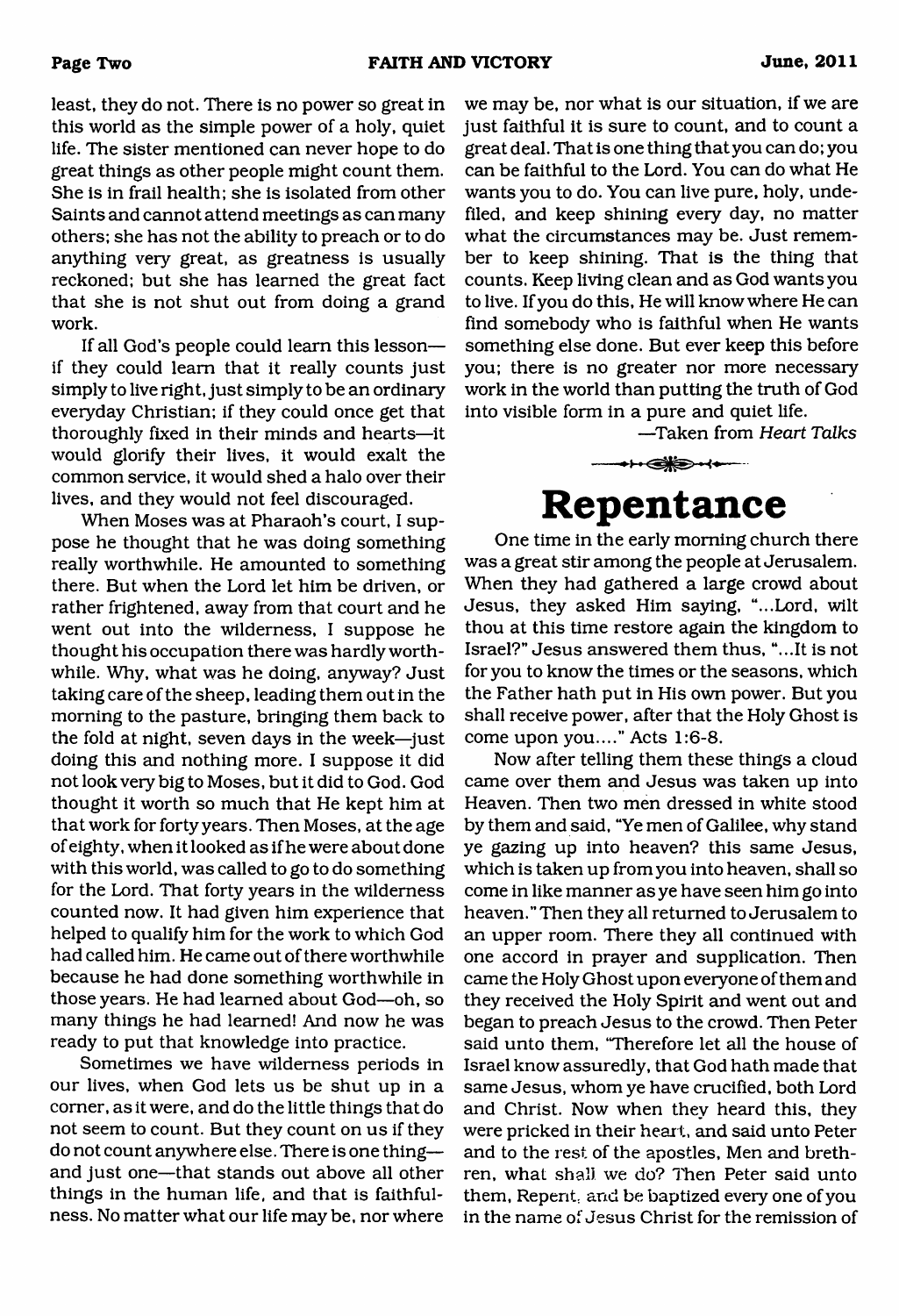sins, and ye shall receive the gift of the Holy Ghost. For the promise is unto you, and to your children, and to all that are afar off, even as many as the Lord our God shall call. ...Save yourselves from this untoward generation." Acts 2:36-40. At that saying about three thousand came and were saved and baptized. The next day about five thousand were saved.

The multitude of them that believed were of one heart and one soul. Neither bragged any man of the things that he owned was his own, but they had all things common. Neither was any among them that lacked anything, as many of them had land and sold it and houses and sold them and brought the money and laid it at the apostles feet.

However, a certain man and his wife, who wanted to go along with the crowd, sold a possession, but agreed among themselves to keep part of it. Ananias and Sapphira were their names. He brought a part of it and laid it at the apostle's feet, but the Holy Ghost spake to Peter and showed him that this man was a deceiver. So Peter said, "Ananias, why hath satan filled thine heart to lie to the Holy Ghost, and to keep back part of the price of the land? Whiles it remained, was it not thine own? and after it was sold, was it not in thy own power? why hast thou conceived this thing in thine heart? thou hast not lied unto men, but unto God. And Ananias hearing these words fell down, and gave up the ghost: and great fear came on all them that heard these things." They were probably thinking that Peter had obtained some kind of witchcraft that enabled him to do this.

Some young men took him up and buried him. About three hours later his wife came in, not knowing what had happened.

Peter said unto her, "...Tell me, whether ye sold the land for so much? And she said. Yea, for so much.

Then Peter said unto her, How is it that you have agreed together to tempt the Spirit of the Lord? behold the feet of them which have buried thy husband are at the door, and shall carry thee out.

Then she fell down straightway at his feet, and yielded up the ghost: and the young men came in, and found her dead, and, carrying her forth, buried her by her husband." (Acts 4th and 5th chapters.)

Friends, this man and wife were like many

are today. They are going along with the crowd, calling themselves Christians, but still not a follower of Christ. They were giving to make a show to men, but their heart was not in the cause of Christ. The Bible says, "For the love of money is the root of all evil...." 1 Timothy 6:10. After they sold their property and got the money in their hand, the devil came along and made them believe that it was not necessary to give it all. They might need it for the future. So they agreed together to tell them that they gave the price of all of it. However, Peter was filled with the Holy Ghost and could discern through the Spirit that they were lying.

Many today are going out in the Lord's work before being filled with the Holy Spirit. They have big ambitions but they are of the flesh, trying to make folks believe that if they will give large sums to the Lord's work He will give it back to them many times over. It is true that the Word says, "Give, and it shall be given unto you; good measure, pressed down, and shaken together, and running over, shall men give into your bosom...." Luke 6:38. Now I don't believe Jesus was speaking of spiritual giving here, but was using this as a figure of speech and was taken from the practice of the Oriental grain merchant, who filled the basket of his customer as full as possible until the grain ran over. Now He didn't say that God would do this, but that men would give into your bosom. God is not obligated to give us anything, only as we please Him.

"Then Peter said unto them, REPENT, and be baptized every one of you in the name of Jesus Christ for the remission of sins, and ye shall receive the gift of the Holy Ghost." Acts 2:38. I heard one Preacher say, "Come and make your committment to Christ." It sounded like he was wanting them to make a pledge of some kind. Many try to make it easy for folks to get to Heaven. There is no easy way. There is only one way, that is to REPENT.—Earl B. Bliss *Faith and Victory, Oct. 1985* 

- 00

*"Let us gather up the sunB earns* Lying all around our path; Let us keep the wheat and roses *Casting out the thorns and chaff* Let us find our sweetest comfort *In the blessings of today, \*With a pa tien t hand removing,* All the briars from the way."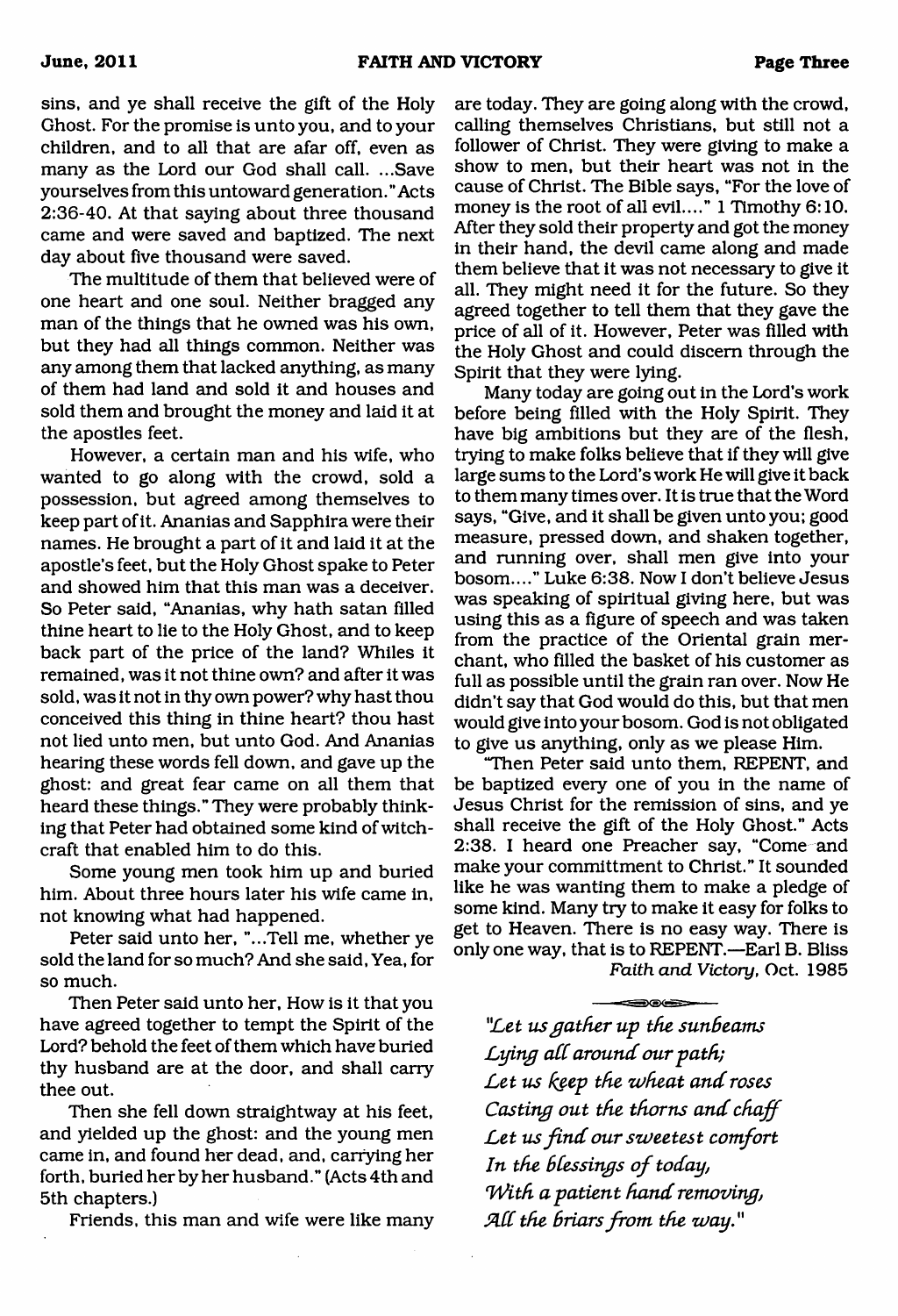## **FAITH AND VICTORY 12 PAGE HOLINESS MONTHLY**

-------

This non-sectarian paper is edited and published in the interest of the universal CHURCH OF GOD each month (except August of each year, and we omit an issue that month to attend camp meetings), by Willie Murphey. and other consecrated workers at the FAITH PUBLISHING HOUSE, 4318 S. Division, Guthrie. OK 73044.

Notice to subscribers: When you move or change your address, please write us at once, giving your old and new address, and include your zip code number.

Dated copy for publication must be received by the 18th of the month prior to the month of issue.

#### **SUBSCRIPTION RATES**

#### . . . . . . . . . Single copy, one year......................................................\$5.00

Package of 5 papers to one address, one year ......... \$20.00 Larger quantities are figured at the same rate.

This publication teaches salvation from all sin. sanctification for believers, unity and oneness for which Jesus prayed as recorded in John 17:21, and manifested by the apostles and believers after Pentecost. By God's grace we teach, preach, and practice the gospel of the Lord Jesus Christ-the same gospel that Peter, John, and Paul preached, taught, and practiced, including divine healing for the body. James 5:14-15.

Its motto: Have faith in God. Its object: The glory of God and the salvation of men: the restoration and promulgation of the whole truth to the people in this "evening time" as it was in the morning Church of the first century: the unification of all true believers in one body by the love of God. Its standard: Separation from sin and entire devotion to the service and will of God. Its characteristics: No discipline but the Bible, no bond of union but the love of God, and no test of fellowship but the indwelling Spirit of Christ.

Through the Free Literature Fund thousands of gospel tracts are published and sent out free of charge as the Lord supplies. Cooperation of our readers is solicited, and will be appreciated in any way as the Bible and the Holy Spirit teach you to do or stir your heart. "Freely ye have received, freely give." Read Ex. 25:2:1 Chron. 29:9; II Cor. 9:7: and Luke 6:38.

Freewill offerings sent in to the work will be thankfully received as from the Lord. Checks and money orders should be made payable to Faith Publishing House. All donations are tax deductible.

A separate Missionary Fund is maintained in order to relay missionary funds from our readers to the support of home and foreign missionaries and evangelists.

In order to comply with Oklahoma laws as a non-profit religious work, the Faith Publishing House is incorporated thereunder.

The Faith and Victory is published monthly, except August, for \$5.00 per year by:

**FAITH PUBLISHING HOUSE P. O. Box 518, 4318 S. Division, Guthrie, OK 73044 Office phone numbers: 405-282-1479, 800-767-1479; fax number: 405-282-6318. Internet address: <http://www.faithpublishing.com>**

**Postmaster: Send address changes to:** *Faith and Victory,* **P. O. Box 518, Guthrie, OK 73044.**



*"He is* wise in heart, and mighty in strength: who hath hardened *himself* Editorials 3 against him, and hath prospered?" Job 9:4.

> This statement of profound truth uttered by Job many years ago is still valid to mankind in this modem age of high technology. Who is able to stand against a righteous, all powerful God and succeed in their own conceited,

sinful ways? Throughout the history of man there have been many who have tried and all have failed. Consider Nebuchadnezzar, the great king of Babylon, who lifted himself up in pride against God and His people, "But when his heart was lifted up, and his mind hardened in pride, he was deposed from his kingly throne, and they took his glory from him:" Daniel 5:20. This judgement befell him after God had given ample warning about the condition of his heart. God was merciful to the king and allowed his right mind and his kingdom to be restored after a period of humiliation, however, there have been others like Goliath who were "...suddenly... destroyed, and that without remedy."

Many young lives have been destroyed and brought to heartbreak because they failed to give God a place in their hearts. You have probably seen that happen to some with whom you have been acquainted, and you may even be seeing it happen to some around you now. How sad it is when people who have been taught the way of truth take their own way, which is contrary to God's perfect plan for their lives. It always leads to trouble.

There is a story of a bright young man who had a love for the sea and at a young age joined himself to a shipping crew to be a sailor. He was intelligent, energetic and favored by his superiors by being given quick promotions. At an early age, he was made captain of a ship. One day as they were nearing a particularly treacherous area of the coastline a passenger asked if he was going to cast anchor and request a pilot to take the vessel into port. "Anchor! No, not 1.1 mean to be in dock with the morning tide." "I thought you might signal for a pilot" the passenger persisted. "I am my own pilot," was the sharp response.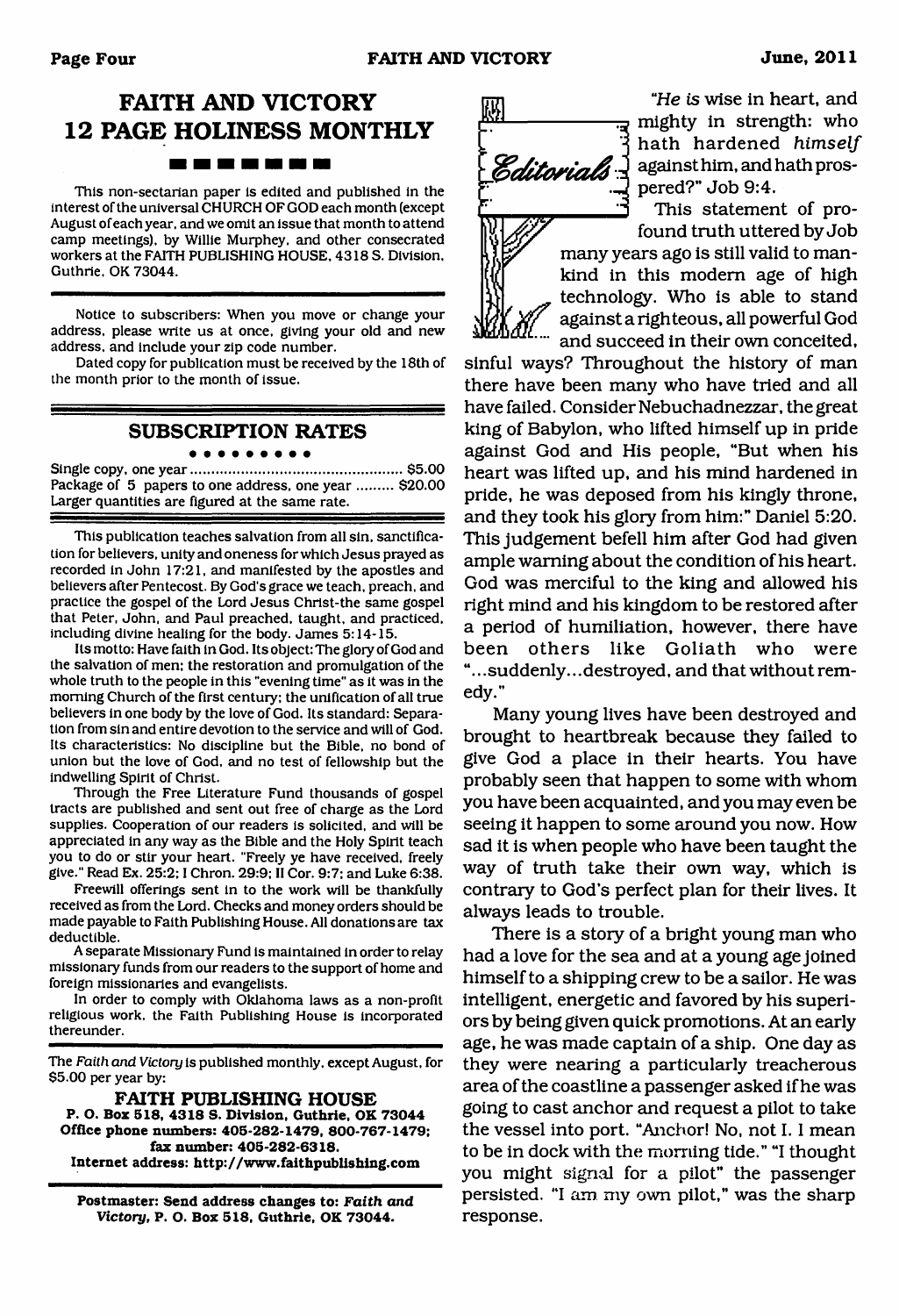Choosing his own course the young captain began navigating a narrow channel to save distance. Old experienced, grey-headed seamen turned their bronze faces to the sky, which bode squally weather and shook their heads. Anxious passengers went to the man and urged him to take a wider course, but he only laughed at their fears and repeated his promise to be in port by daybreak.

Sadly, the dawning of the morning light broke forth on the lifeless body of the young captain that had been washed ashore along with the wreckage of his crushed vessel crushed on the rocks in the heavy seas. His fatal mistake could be summed up by his own words, "I am my own pilot."

Our course in this life should be taken seriously for there are many perils that can have a tragic influence on our lives. We need direction from our loving Creator to miss the obstacles that would cause our lives to be wrecked and to bring us safely into the portals of glory.

"Jesus said unto him. It is written again, Thou shalt not tempt the Lord thy God." Matthew 4:7. All too frequently we hear arrogant statements made in the news of people who are tempting God with their words and by their actions. It seems that there is little respect shown to God for the blessings that we enjoy on a daily basis. Many would like to remove all mention of His name from our schools and public buildings, from our pledge of allegiance, and our currency. This prevailing attitude is not conducive to a prosperous future for this country, for God takes note of the evil pride that dwells in men's hearts and He will one day bring them all into judgment.

Nine miles south of Rame, England stands a lighthouse on the Eddystone Rocks. The 168 ft. tower that currently flashes a warning to passing ships is not the original structure built on these rocks. It is actually the fourth lighthouse to be built at this location. The first was built by a man some have described as an eccentric merchant, engraver and designer of mechanical waterworks. Henry Winstanley invested in a small fleet of merchant ships and after one of his ships was damaged on the rocks for the second time he proceeded to build a lighthouse to keep it from happening again. He began working on an octagonal wooden structure in 1696. On November 14, 1698 it was first lit with 24

candles and was noted as being the first offshore lighthouse built in Britain. This structure was equipped with a huge weathervane and an abundance of ornamental scrollwork. His building survived the winter, but was in need of repair the following spring of 1699. At this time the lighthouse was made into a twelve-sided tower and it was faced with stone to strengthen and make it more weather resistant. Winstanley then added even more elaborate features such as ornamental wooden candles and inscriptions in Latin and English. It is reported that the inscriptions contained these words: "Blow O winds! Rise O ocean! Break forth ye elements, and try my work!" I do not know what this man had in mind when he placed an inscription like this on his tower, but it seems like he was pretty confident in his building, perhaps even boastful. Sadly, his tower did not last very long for on November 27, 1703, a great storm completely destroyed Winstanley's lighthouse and he was personally in it, along with his light keepers, when it was demolished. All perished in the raging tempest and no trace of his body was ever found.

I looked in the Scriptures to see if there was a passage that contained a phrase like what Winstanley engraved on his tower and I noticed Exodus 15:10, "Thou didst blow with thy wind, the sea covered them: they sank as lead in the mighty waters." Oh how fearful it is to fall into the hands of the living God! Man should always maintain a respectful attitude toward God and be careful with their words and actions, for the destiny of their soul is in His hands.

The second tower designed by John Rudyerd lasted for 47 years until it burned December 2, 1755. The third Eddystone lighthouse was built by John Smeaton and was a much more durable design. He modeled the tower to the proportions of the strong English Oak Tree, but instead of wood he used dovetailed granite blocks secured with marble dowels. Smeaton also developed a formula for "hydraulic lime" which is a form of quick drying concrete that will harden under water. Work began on this project in 1756 and it was lit by 24 candles on October 16, 1759. Great attention was made to anchoring the granite blocks to the rock base and the resulting gently curved profile of the tower was an architectural marvel that set a pattern for the construction of many other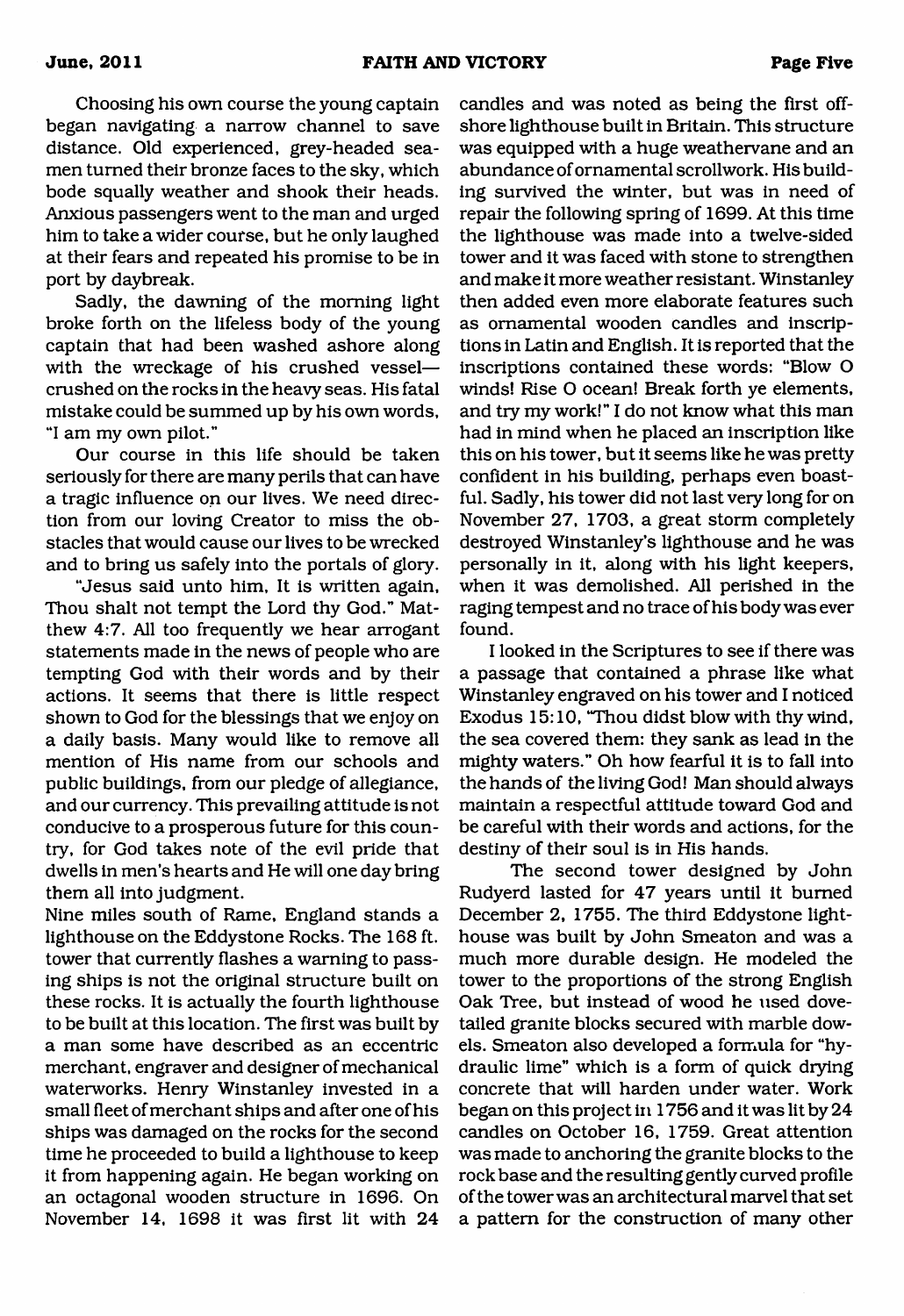lighthouses that followed. It is reported that on the lowest course of granite stones were inscribed with the words from Psalm 127:1, "Except the Lord build the house they labor in vain that build it...." And on the keystone above the lamp house is inscribed, "Laus Deo!"— Praise be to God!

John Smeaton's Eddystone lighthouse was 72 ft. high and had a diameter of 26 ft. at the base and 17 ft. at the top. This tower remained in service for well over 100 years. By this time there were some fissures developing in the rock base and a larger structure was needed. The upper portion of this tower was dismantled and moved to Plymouth, England in 1882 where it still stands, over 250 years later, as a monument to the builder.

"Oh that *men* would praise the LORD for his goodness, and *for* his wonderful works to the children of men!" How much better it is to reverence and worship the Lord. He is truly worthy of our respect and His plan for our lives will bring us to an expected end. It is not His will that any perish and He is very longsuffering with people that treat Him with total disrespect. Sometimes people continue in open rebellion against God for many years and all the while His mercy and goodness is continually extended to bless their life. He is patiently waiting for them to respond to His love and come to repentance. However, one day we will all stand before His throne and give account of the deeds done in this body. Therefore let us be careful to honor and obey God with our lives.

> —Bro. Willie E. Murphey [wemurphey@yahoo.com](mailto:wemurphey@yahoo.com)



MO—Please keep our daughter, Lori Cole, in your prayers. She is still in the battle and often struggles just to breathe; and sometimes the coughing is so hard. She has some good times,

too, and we thank the Lord for His faithfulness and for every touch He gives her. We are still holding on for complete healing for her. Pray also for all those in need because of the terrible storm that hit Joplin. The devastation is unbelievable. Love and prayers,

—Sis. Lana Johnson

### 806 **Standing Prayer Requests**

Sis. Agnes Burleson Bro. Gary Burleson Sis. Gladys Cashio Sis. Helen Carson Sis. Genevieve Carver Sis. Elizabeth Corteway Sis. Waneta Creel Bro. Terry Dawson Sr. Bro. Mancil Doolittle Sis. Guy Domin Sis. Dorall Forbes Bro. Dan Gellenbeck Bro. Troy Gentry Jaden Howard Sis. Patsy Jordan Sis. Eamestine Jordan Sis. Karoline Kessler Bro. Mark and Sis. Darlene Knight Sis. Evodna Marler Sis. Virginia Myers Sis. Elsie M. Offerman Bro. Vernon Robinson Bro. David Runion Sis. Cheryl Smith Bro. Michael Smith Bro. Edward and Sis. Gloria Taylor Sis. Imogene Taylor The Mitch Taylor family Sis. Norma Tiller Bro. Delmar Wilkins Bro. Curtis Williams Sis. Jan Wood

 $\leftrightarrow$ 

*iPass It On*

Have you had a kindness shown? *tPass it on. 'Twas not given for you alone*— *Toss it on.* Let it travel down the years, Let it wipe another's tears, *L id in iKeaven the deed appears***—** *'Lass it on.*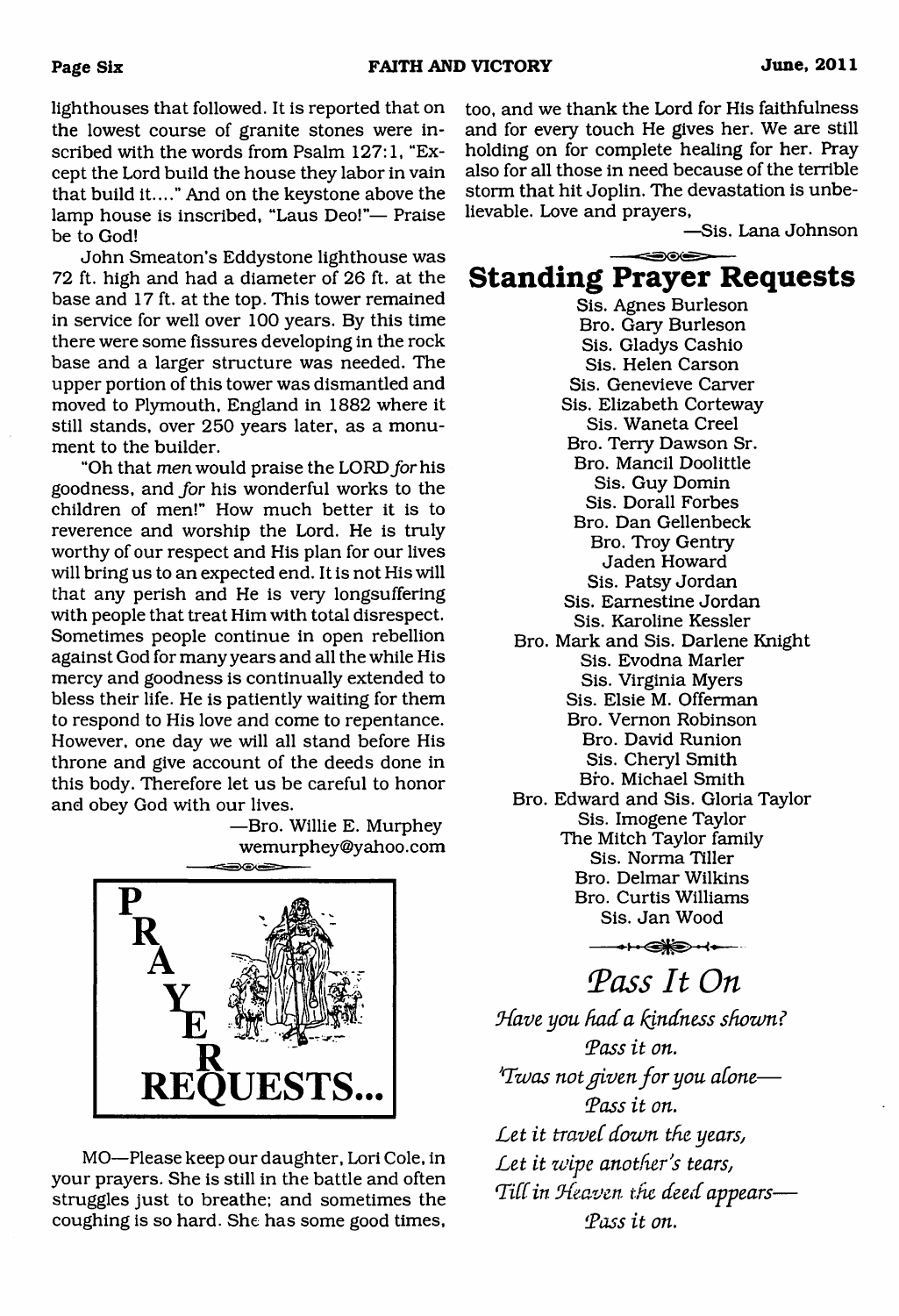### **MEETING DATES**

**Fresno, CA (Camp Meeting)**—June 26-July 3 **General Southern (Loranger, LA)—**

June 26-July 3

**Sisters' Retreat (Bakersfield, CA)**—July 8-9 **National (Monark Springs, MO)**—July 15-24 **Myrtle, MO (Camp Meeting)**—July 29-Aug. 2 **Spooner, WI (Tent Meeting)**—August 17-21 **Pacoima, CA (Camp Meeting)**—August 19-28 **Boley, OK (Camp Meeting)**—August 20-21 **Wichita, KS (Fall Revival)**—September 18-25 **Okmulgee, OK (Fall Revival)**—October 22-24

 $\longrightarrow \bullet$ 

#### **MEETING NOTICES**

#### **FRESNO, CA, CAMP MEETING**

The Saints at Fresno extend a cordial invitation for all to attend our Camp Meeting that will be held. Lord willing, June 26 - July 3, 2011.

6/26—Sunday 9:30 a.m. Sunday School, Worship Services, 10:30 a.m., 2:00 p.m. and 7:00 p.m.

6/27 - 7/2—Monday - Saturday, Worship Services 11 a.m. and 7 p.m.

7/3—Sunday 9:30 a.m. Sunday School, Worship Services 10:30 a.m., & 2:00 p.m.

For more information you may contact: Sis. Gwendolyn Robinson at (559) 233-6492. Sis. Dorothy Gray at (559) 229-6395. Bro. Brian and Sis. Sheri Rich at (559) 246-0604.

Please continue to pray that the Lord will bless in these meetings. —Sis. Stephanie Pree

#### **GENERAL SOUTHERN CAMP MEETING**

Lord willing, the General Southern Camp Meeting at Loranger, Louisiana will begin Sunday, June 26, with morning and evening services daily through Sunday, July 3. If you can join us, come praying for a blessing.

There are separate dormitories available for the brothers and sisters. Electrical and water hook ups are available for those with campers. Meals are provided and expenses met by freewill offerings.

From Loranger, go two miles south and about three and one-half miles east on Hwy. 40.

For those traveling 1-55, the grounds are about 10 miles east of the Tickfaw exit. (At the exit, take Hwy. 442 which runs into Hwy. 40.) For more information, contact Bro. Carlos Doolittle at (985) 878-8122. The chapel phone is (985) 878-2788. Please do support this meeting with your prayers.

#### **NATIONAL CAMP MEETING MONARK SPRINGS, MO**

The National Camp Meeting of the Church of God will be held, Lord willing, at Neosho (Monark Springs), MO, July 15-24. All are cordially invited to come and bring others to enjoy the blessings we are expecting from the Lord.

The Monark Springs campground is located approximately five miles east of Neosho, MO. It is one mile east and 3/4 mile south of the intersection of Highways 86 and 59.

If you travel to Neosho by bus, you may telephone the campground, (417) 472-6427, or Bro. Mike Hightower, (417) 451 -3636, for transportation.

The camp meeting is conducted on a freewill offering basis. There is no charge for meals or lodging on the campgrounds. You are welcome to come and enjoy the meeting. We are confident God will supply every need. Meals will be served in the dining hall. Dormitory space and trailer spots are available on a first-come basis. Family units are also available.

For lodging contact Bro. Randel and Sis. DeLoris Bradley (620) 226-3390 or e-mail rdbradley @ckt. net.

The business managers are Bro. Mike Hightower, 13974 Newt Dr., Neosho, MO 64850. Phone, (417) 451-3636, and Bro. Paul Cole (417) 455-2378.

#### **MYRTLE, MO, CAMP MEETING**

The Myrtle, MO Camp Meeting will begin, Lord willing, on Friday morning, July 29, and continue through Tuesday evening, August 2. We extend a hearty invitation to all to come and be with us. For accommodations please call Sis. Carol Sorrell at (417) 938-4493. Those who own cabins should call and let Sis. Carol know whether or not you plan to attend. This will help her in making arrangements.

The campground phone number is (417) 938-4682. — Bro. Harlan Sorrell

#### **SPOONER, WI, TENT MEETING**

Lord willing, this meeting will begin Wednesday, August 17, at 7:00 p.m., with services daily at 10:30 a.m. and 7:00 p.m. through Sunday, August 21.

Come for a blessing and to be a blessing, and please support the tent meeting with your prayers.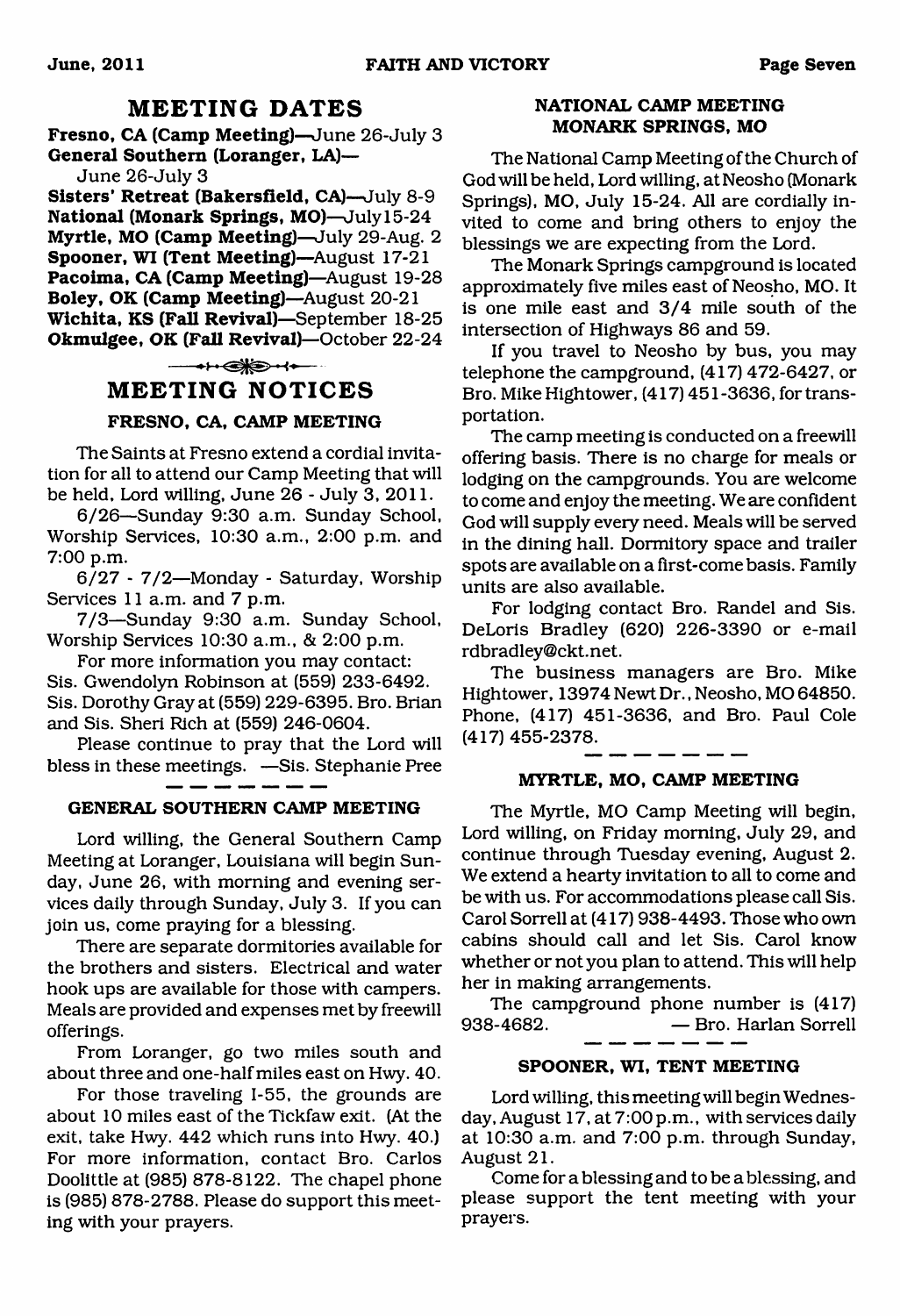There will be some accommodations but please call for arrangements. Bring your own bedding and linens if possible. Be prepared for cold nights. We give everyone a special invitation to come and be with us to enjoy God's many blessings of love. For more information contact Bro. Ron and Sis. Martha Zacharias at (715) 635-2994.

#### PACOIMA, CA, CAMP MEETING NOTICE

The annual California State Camp Meeting of the Church of God will begin, Lord willing, on August 19, ending August 28, 2011. The first service will be on Friday evening, August 19 at 7:30 p.m. with three services daily throughout the remainder of the meeting.

The campground is located at 12312 Osborne PL, Pacoima, CA 91331. A hearty invitation is extended to all. Your presence and prayers will add much to the success of the meeting. Three meals are provided daily as well as accommodations for those needing them. Expenses are met by freewill offerings.

For more information you may contact: Sunset Guest Home (818) 899-2022; Bro. Paul Phillips (661) 251-6956 or Bro. Herbert Clay (818) 897-1396. The chapel phone number is: (818) 899-9021.

#### BOLEY, OK, CAMP MEETING

The Boley, OK Church of God congregation is planning to hold a two day meeting August 20-21.

Due to deaths, marriages and relocations, our numbers have dwindled to a dedicated few. We would love to encourage all who can to come and support the faithful congregation here in Boley, OK. Your presence would be appreciated.

Services are planned for Saturday, August 20, at 4:00 p.m. No night service—snacks will be served. Sunday, August 21, Sunday School will begin at 10:00 a.m. followed by Morning Worship at 11:00 a.m. Dinner will be served. No evening service is planned.

Please be in an agreement of prayer with us for a very inspirational meeting. Come, bring a friend. Expect a blessing and receive a blessing from the Lord as we expound on the Word of God.

For further information you may contact Bro. Cleo Jordan (918) 814-4045 or Bro. Larry Brown (405) 329-1010.

#### WICHITA, KS, FALL REVIVAL

The Wichita congregation welcomes you to our fall revival. The meeting will run Sunday,

September 18 through Sunday, September 25. Monday through Saturday, services will be held at 11:00 a.m. and 7:30 p.m. On Sunday, services will begin with Sunday School at 9:30 followed by Morning Worship at 10:45 and afternoon and evening services.

Please join us and pray for the revival. For more information contact Bro. Emanuel Gracey at (316) 461-1267 or Bro. Theodore McCray at (316) 641-4170.

#### OKMULGEE, OK, FALL REVIVAL

The Church of God in Okmulgee cordially invites you to attend our fall revival, October 22- 24. Services Friday and Saturday will begin at 7:30 p.m. Sunday morning Worship will be at 11:00. Bro. Hayward Cox will be ministering at these services.

The chapel is located at 1515 East First St, Okmulgee, OK.

For further information contact Bro. Robert Warren (918) 733-1306

### **SPECIAL NOTICES**

NC—Greetings in the name of the Lord. I hope things are going well with you and others in the Print Shop. I want to personally thank God for His tremendous blessings that He bestowed upon us.

I want to give an update of the Church building project. We are now in the process of finishing the drywall, and starting the painting process. We are in need of some carpenters to help trim out around the windows, install doors and build the pulpit. If anyone would like to financially support this great work, please send your donations to Church of God, 3203 N.C. Hwy.55, Durham, NC 27713.

For more information contact Bro. Jerry Lennon-Pastor at (919) 740-3748. Thank you in advance for all your contributions and support. God bless you! —Bro. Jerry Lennon



Philippines—June 23, Dear Bro. Willie: Warm greetings of love in Jesus' wondrous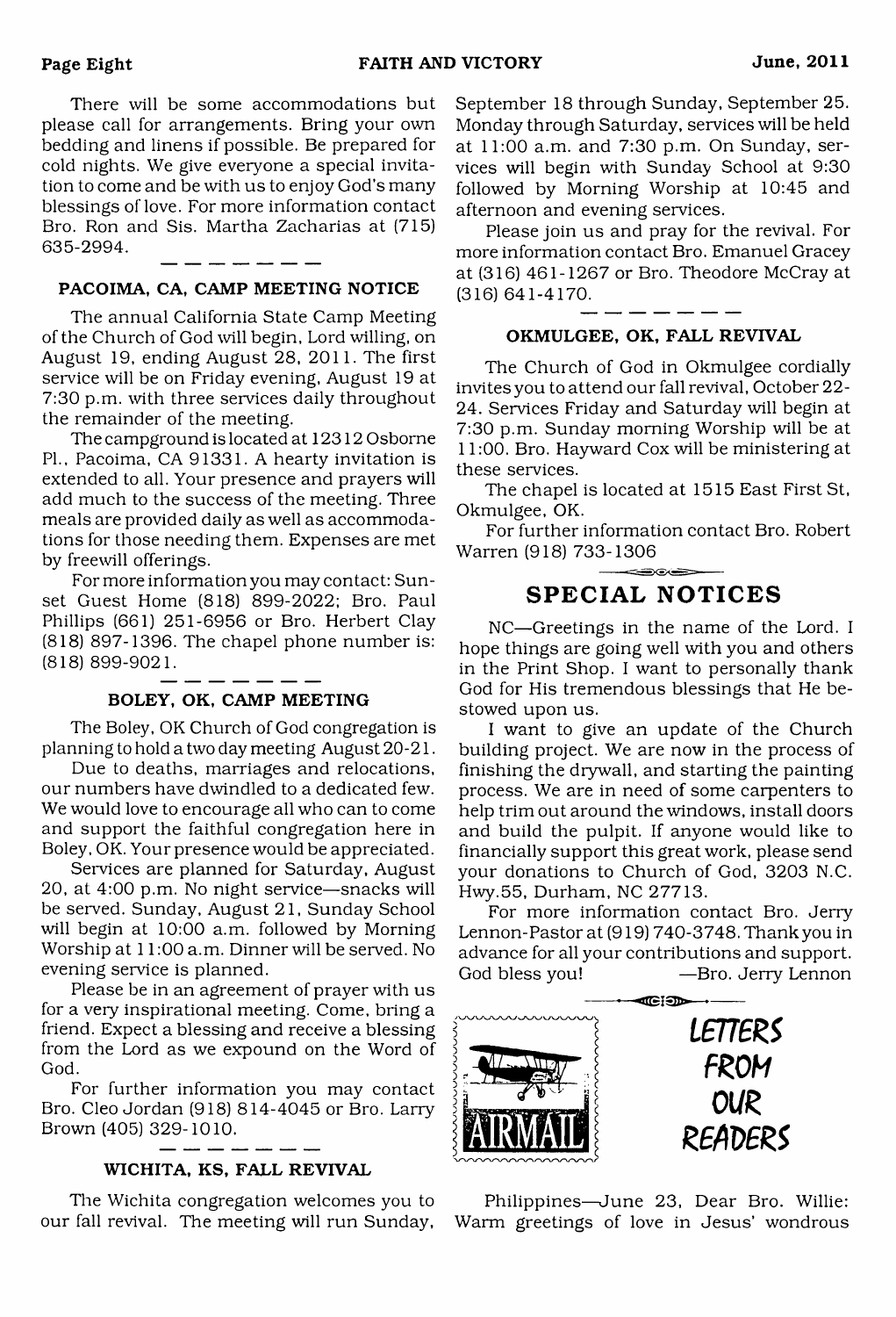name. Dear brother, how are you and Sis. Neta? I pray that all of you dear loving Saints are enjoying God's blessing and protection.

I received the May issue of the *Faith and* Victory and reading the Memoriam page saddened my heart. Bro. Thomas Vada McMillian's sermons, articles and letters had taught me, encouraged and inspiried me to go on serving our Lord God, standing firm to face the enemy of life and have victory if we will hold on and abide in the Lord's Word and teaching.

With the Lord's help Oliveros, Quezon City and Cabuyao, Haguna congregations were doing fine, so with Cavite.

Please continue praying for us. We pray for you too. God bless you and keep you.

Love and prayer, —Sis. Nellie Tibayan

LA—To God's dear children!

"He that dasheth in pieces is come up before thy face: keep the munition, watch the way, make *thy* loins strong, fortify *thy* power mightily." Nahum 2:1.

"Draw thee waters for the siege, fortify thy strong holds: go into clay, and tread the mortar, make strong the brickkiln." Nahum 3:14.

"The LORD *is* good, a strong hold in the day of trouble; and he knoweth them that trust in him." Nahum 1:7.

We love the Lord; He reigns; and "we (God's dear children) are well able to overcome."

—Bro. Rod and Sis. Kathy Smith

OK—I want to give thanks to the Lord for helping us through a severe trial this past year. We had gone to Monark Springs Camp Meeting last year and my mom was with us, and sick at that time. When we returned home, she became so weak we needed help for her care and had to have tests done in order for this to occur. She was finally diagnosed with a very rare autoimmune disease called micropolyarteries, which affects all small and medium blood vessels throughout the body. This causes the kidneys to fail, the heart to enlarge and the lungs to fill with fluid just to mention a few complications associated with this disease. She had severe pain, which she stated felt as if a wire brush was going all over her legs and arms. Many times we called for prayer and God answered while the Saints were still at prayer. Toward the end of her battle, she was unable to keep her food down. In order to maintain her hospice care, blood had to

be drawn every month or so. Her blood count became so low that the doctors and nurses were amazed that she was still alert and able to walk at all.

She often told me she had prayed that God would take her to Heaven while she was asleep. God honored her prayers as she walked to bed at 6 p.m. on May 17 and went to sleep, and at 7:15 p.m. she was gone to be with Jesus. The nurses said that she had a strong determination and faith that they had not seen before; as she would refuse any medications for pain. The nurses at the nursing home stated they could tell God had really been with her in her last days.

Thanks for all the cards, food, prayers, time and love. The Saints have truly become family to our family. Please pray for us to meet our goals to make it to Heaven and to raise our family to always serve the Lord. —Sis. Deborah Shaffer



**Sharon Eileen Flynn Quave** was bom June 21, 1940, in North Hollywood, CA. She lived there until age nine when they moved to Burbank, CA and later moved to a farm. She graduated from California in 1958. Her family moved to Hammond, LA, which was her father's original home place. She worked as a manager for Sears in the Credit Department until her marriage in 1966 to Jerry Lee Quave. To this union was bom one daughter, Deborah Eileen Quave. Sharon joined her husband on May 17, 2011, after a lengthy illness.

She leaves behind a daughter, Deborah Eileen Shaffer and husband, Craig; two grandchildren Tiffany Sheree Shaffer and Corey Devon Shaffer both of Guthrie; one brother, Gerald Flynn and wife, Connie, of Louisiana; nephews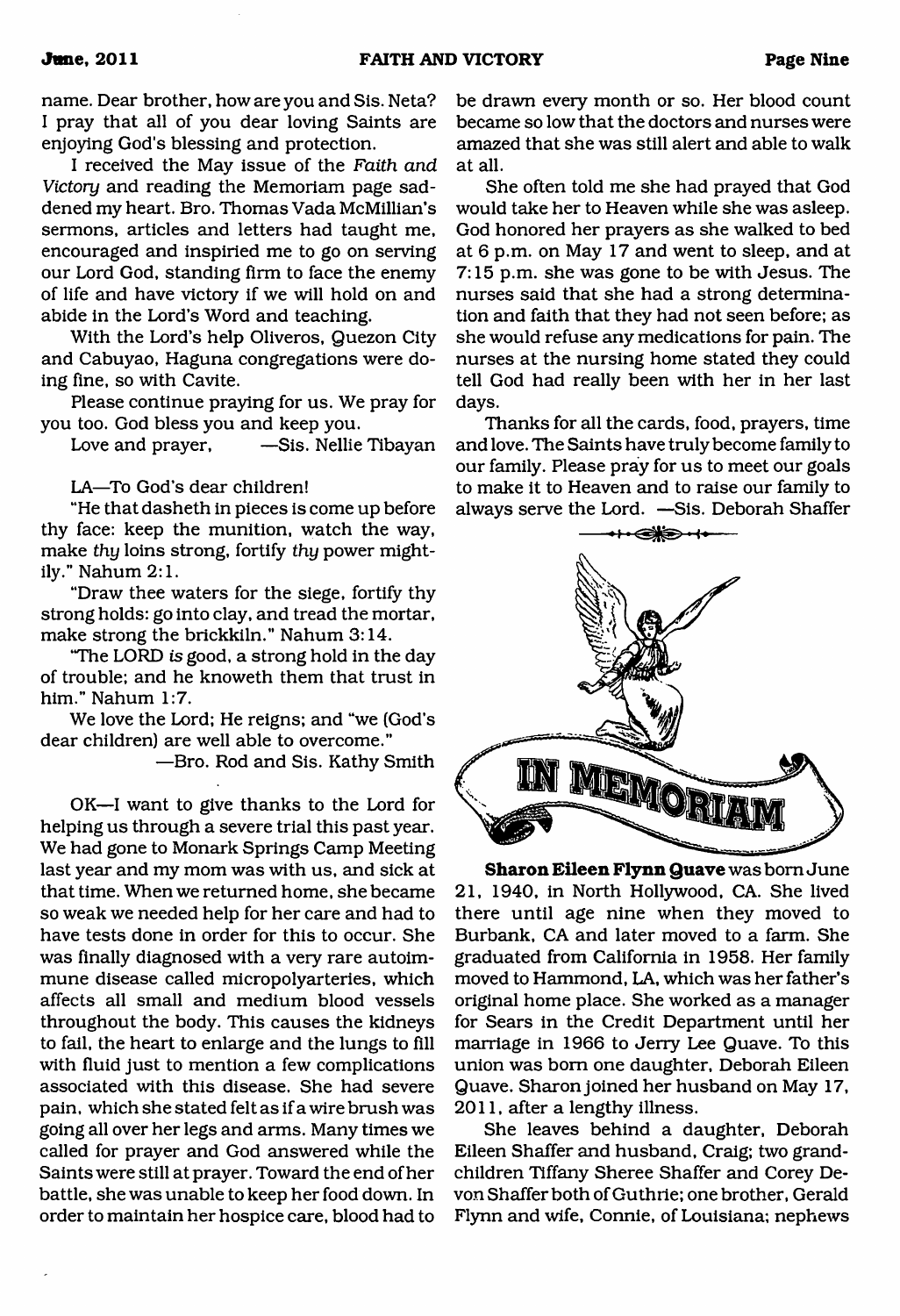and a host of friends and Saints.

Funeral services were held Saturday, May 21, 2011 at Smith Memorial Chapel. They were officiated by Bro. Ed Wilson and Bro. Carl Shaffer. Interment followed at Summit View Cemetery, Guthrie, OK.

### <span id="page-9-0"></span> $\overline{\phantom{a}}$  is  $\overline{\phantom{a}}$  in  $\overline{\phantom{a}}$ **Record is Indestructible**

That record of our actions which is being kept beyond the sky is written upon eternal parchments, and thus cannot be destroyed, as though recorded upon paper, stone or steel. When a purchase is made at the market, the cashier presses certain keys of the cash register, and the cash account of the sale is recorded upon the inside roll, and also indicated above where the purchaser can see if a mistake has been made. The same principle is set forth in God's dealings with men. As soon as Cain killed his brother Abel, God came down and made the startling announcement that "...the voice of thy brother's blood crieth unto me from the ground" (Genesis 4:10). It should make us think soberly and seriously when we remember that Nature is keeping an exact account of our activities, and that some day she will reveal her secret, although it may be long delayed.

Repetition may give emphasis, but it does not add to facts or truths. To repeat a dozen times that the square root of the sum of the squares of the base and perpendicular equals the hypotenuse, would not add to its fact, and similarly, when the Bible affirms a truth, one statement is sufficient. Therefore, from the premise laid down we deduct, that if the blood of one man cries from the ground for justice, then the blood of all whose lives have been cut short by the assassin's hand have registered a protest, and their voices are calling, ever calling, for justice and redress.

All the blood that has been shed down through the ages because of man's inhumanity to his fellow men is today crying from the ground. Nature's laws are unalterable, and she might truthfully declare, like Pilate of old, to those guilty ones who are apologizing and offering her bribes, "...What I have written I have written" (John 19:22.) What an awful record humanity must meet on that great judgment day! If all the blood that has been shed from the dawn of creation unto this present time could be gathered and congealed, its crimson blocks would make a monument so vast that it would add another wonder to the world. If a memorial slab could be placed over the grave of each person who has been murdered, postnatal or prenatal, it would make a cemetery so large that the inhabitants of the world would be startled and amazed.

If there is one crime more cowardly than another, it consists in the willful, premeditated murder of an unborn child. Those little ones in their undeveloped, embryonic state have rights of moral citizenship which God and nature acknowledge, and which must be respected by the state and by the individual. Far more honorable would it be for one murderously inclined to go out hunting for adults to kill, rather than to attack from ambush unsuspecting human beings who have no chance to defend themselves against a murderous assault. In that day when nature's secrets shall be "shouted aloud upon the housetops," what an awful sight it would be to behold there millions of little ones pointing their boneless, bloodless fingers in identification of those who gave consent to the abrupt ending of their earthly lives!

—J. Grant Anderson

## <span id="page-9-1"></span>**Can't Stop God's Spirit**

 $- -$ 

A young preacher was holding a revival meeting in a certain town, and the Lord was blessing him. A young woman decided she would stop that revival, and boasted that she could put a stop to it herself. She went to the revival just about half-dressed. However, someone told the preacher what she planned to do. The Lord gave him a wonderful message just for her and her kind. She came in and seated herself in a very unbecoming manner. He, of course, was preaching under the anointed power of God. He said something that touched the girl's heart. The next night she was there again fully dressed, sitting about midway of the house. When the altar call was given, she was the first one to walk down the aisle. God's Spirit dealt also with others, and about ten or twelve of her friends were kneeling at the benches, in the aisles and all around.

So you see, she didn't break it up, but that started the biggest revival that had ever hit that country. What a blessing! —R. G. Casey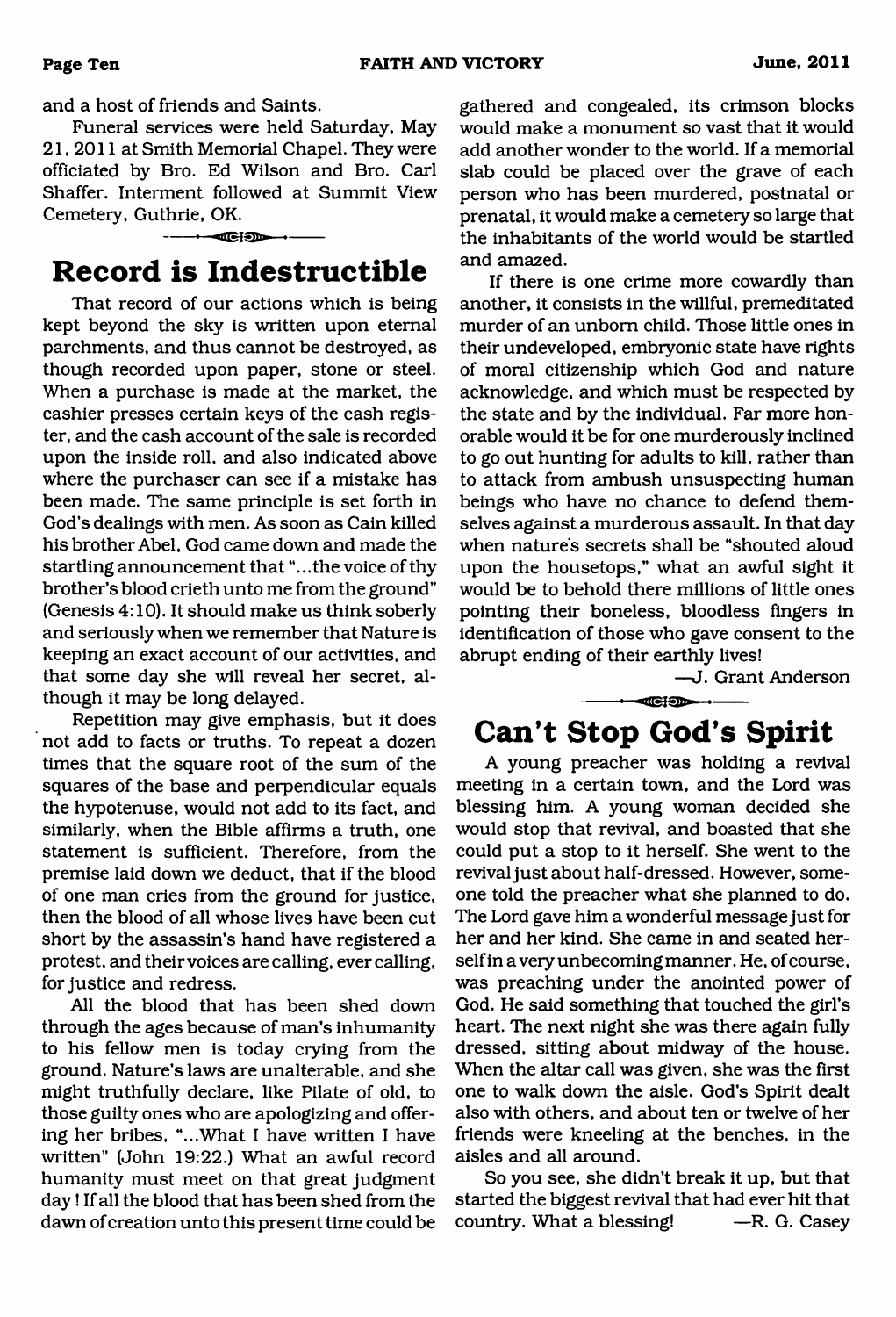**June, 2011 FAITH AND VICTORY Page Eleven**

## *Martha and Me*

*I* can relate to Martha,  $A$  woman of old Bethany. *When I read of her in the Word My thoughts many times turn to me!* 

*She was cum6ered a6out and Susy, Sind sometimes I am, too. B ut she Coved the Lord zvith aCCher heart, Lven though she had much to do.*

There are times when the cares of this world *Could overwhelm me and get me down. I must joyfully receive Him as Martha did When the burdens of my life surround.* 

*I see those who sit at Christ's feet; Spiritual things seem to come with such ease. W hile I, tike M artha, am cumbered,* But God knows my desire is to please.

*Sit the times when Cife seems unfair, Sind I'm tempted then to complain, Sin impulsive thought may enter, B ut oh, these things are so vain!*

*M artha seemed a CittCe contrary, Sind she even scolded the Lord. When she questioned Him, He gently Jfybuked and pointed her to M is Word.*

*'M artha, you are anxious and troubled Sibout so many things. 'Ih in C iof the one thing that's needful, Instead of all other happenings.*"

*When it came to the more weighty matters, Sind her brother, Lazarus, had died, She's the one who ran to Jesus,* Because on the Lord she relied!

*She Setieved on M im and Coved Slim,* But correction was her just due. *Me saw she needed chastening, Sind M is Cove f o r her was so true!*

*He sees past my faults and failures,* As for Martha, for me He will do. *Me 'CCcorrect me By M is S pirit,* And I'm glad that He loves me, too!

*Are you also feeling like Martha?* With burdens that are so hard to bear? *Just cast them upon the Savior, You'll find rest and peace in His care!* 

|                | -Sis. Lana Johnson                                                                                                                                                                                                                |                      |
|----------------|-----------------------------------------------------------------------------------------------------------------------------------------------------------------------------------------------------------------------------------|----------------------|
|                | FAITH AND Order Blank VICTORY                                                                                                                                                                                                     |                      |
|                |                                                                                                                                                                                                                                   |                      |
| QNY            | $\begin{array}{ll}\n\approx & \text{S5.00 PER YEAR (11 Issues)}\\ \text{C}\\ \text{Mail this form to start or renewal your own}\\ \text{subscript on — give a friend a gift}\n\end{array}$<br>or do both! It only takes a minute. | <b>AITH AND</b>      |
|                | Your Name                                                                                                                                                                                                                         |                      |
| <b>FAITH</b>   | Address ________________________                                                                                                                                                                                                  |                      |
|                |                                                                                                                                                                                                                                   | <b>VICTORY FAITH</b> |
|                | Phone                                                                                                                                                                                                                             |                      |
| VICTORY        | Start or renew my<br>Faith and Victory subscription.                                                                                                                                                                              | <b>AND</b>           |
| <b>AND</b>     | Send a 1-year gift subscription<br>to the person named below:                                                                                                                                                                     |                      |
| FAITH          |                                                                                                                                                                                                                                   | <b>VICTORY FAITH</b> |
|                | Address ______                                                                                                                                                                                                                    |                      |
| VICTORY        | $City$ $State$ $Zip$ $\_$                                                                                                                                                                                                         |                      |
| $\overline{R}$ | Mail Order Blank and remittance to:                                                                                                                                                                                               | I<br>N<br>N<br>D     |
|                | <b>Faith Publishing House</b>                                                                                                                                                                                                     | <b>VICTO</b>         |
| FAITH          | Р. О. Вох 518                                                                                                                                                                                                                     |                      |
|                | Guthrie, OK 73044<br>6/11                                                                                                                                                                                                         | $\check{\vec{z}}$    |
|                | FAITH AND VICTORY FAITH AND VICTORY                                                                                                                                                                                               |                      |